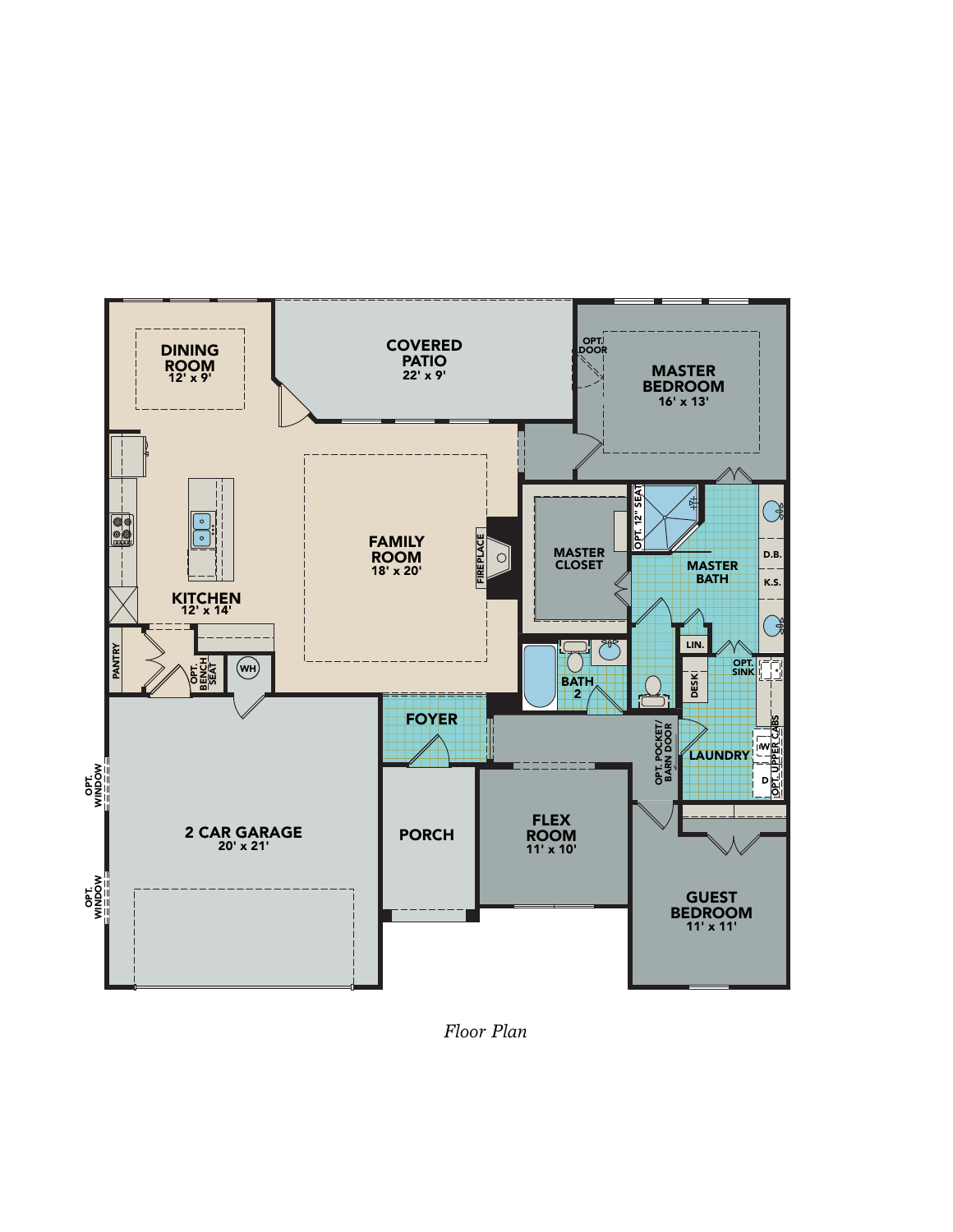



*Opt. Dining Room Bay Window*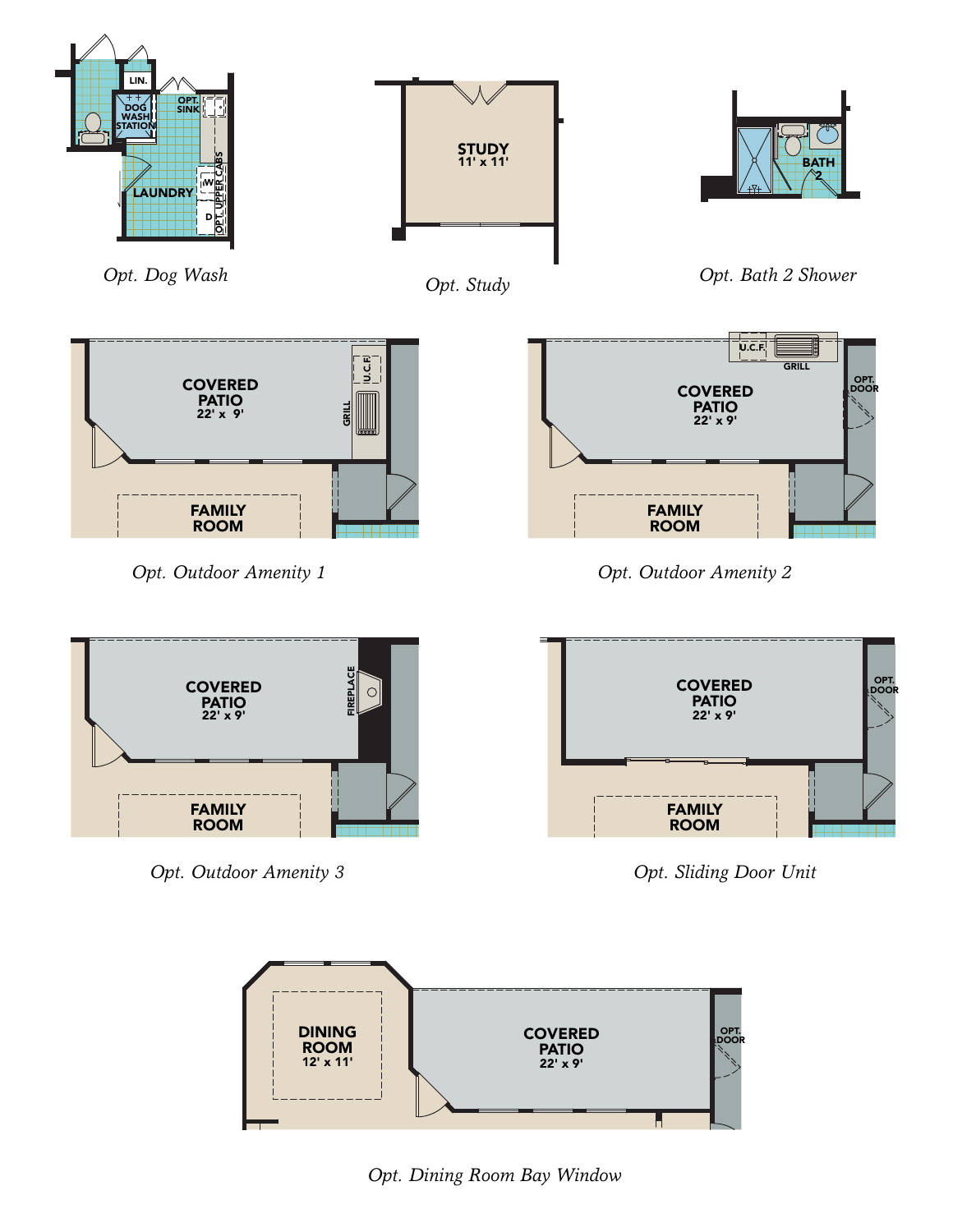

*Opt. Extended Covered Patio*



*Opt. Walk-in Shower*



*Opt. Free Standing Tub*